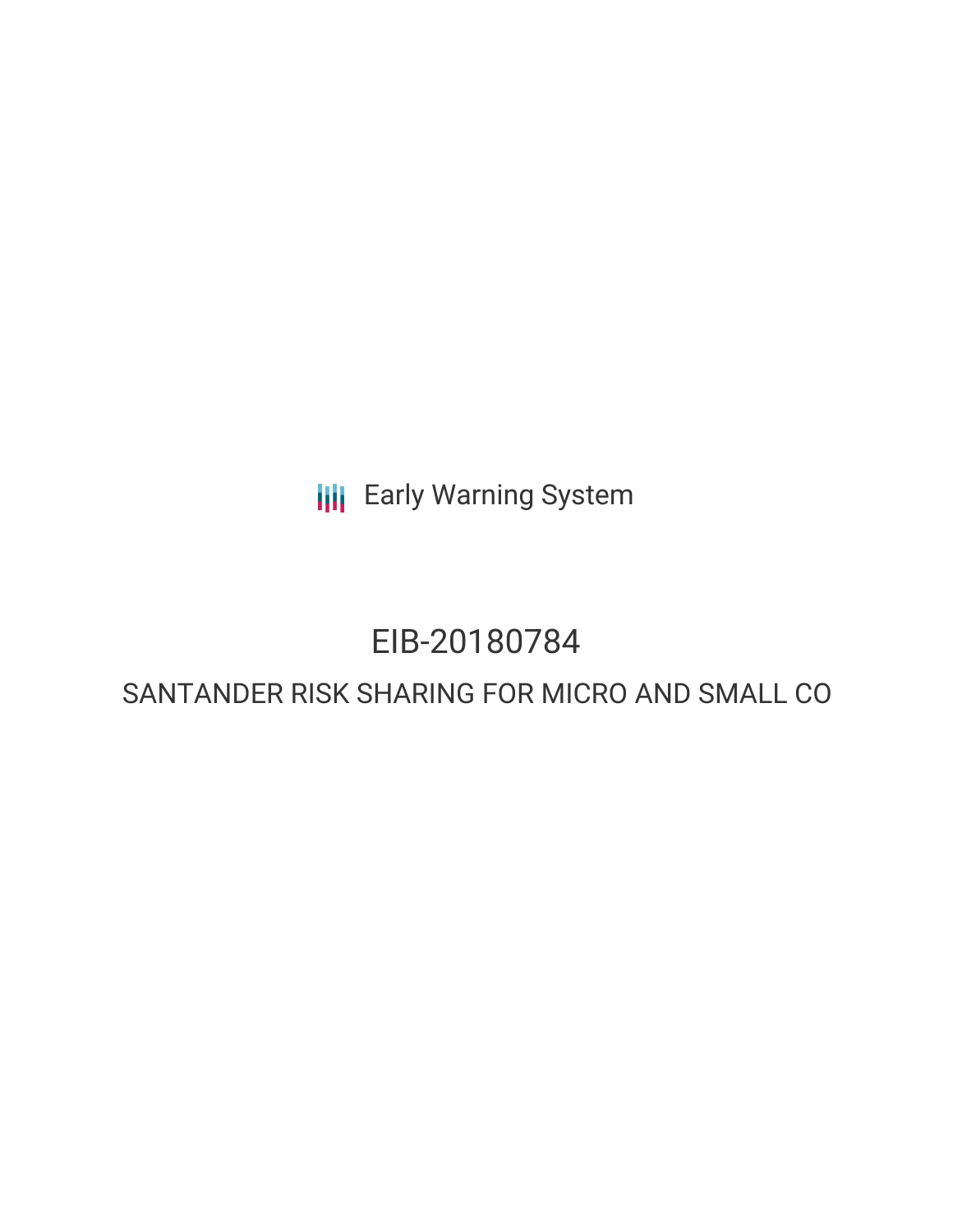

### **Quick Facts**

| <b>Countries</b>               | Spain                          |
|--------------------------------|--------------------------------|
| <b>Financial Institutions</b>  | European Investment Bank (EIB) |
| <b>Status</b>                  | Approved                       |
| <b>Bank Risk Rating</b>        | U                              |
| <b>Voting Date</b>             | 2019-10-24                     |
| <b>Borrower</b>                | <b>BANCO SANTANDER SA</b>      |
| <b>Sectors</b>                 | Finance                        |
| <b>Investment Type(s)</b>      | Loan                           |
| <b>Investment Amount (USD)</b> | \$499.68 million               |
| <b>Loan Amount (USD)</b>       | \$499.68 million               |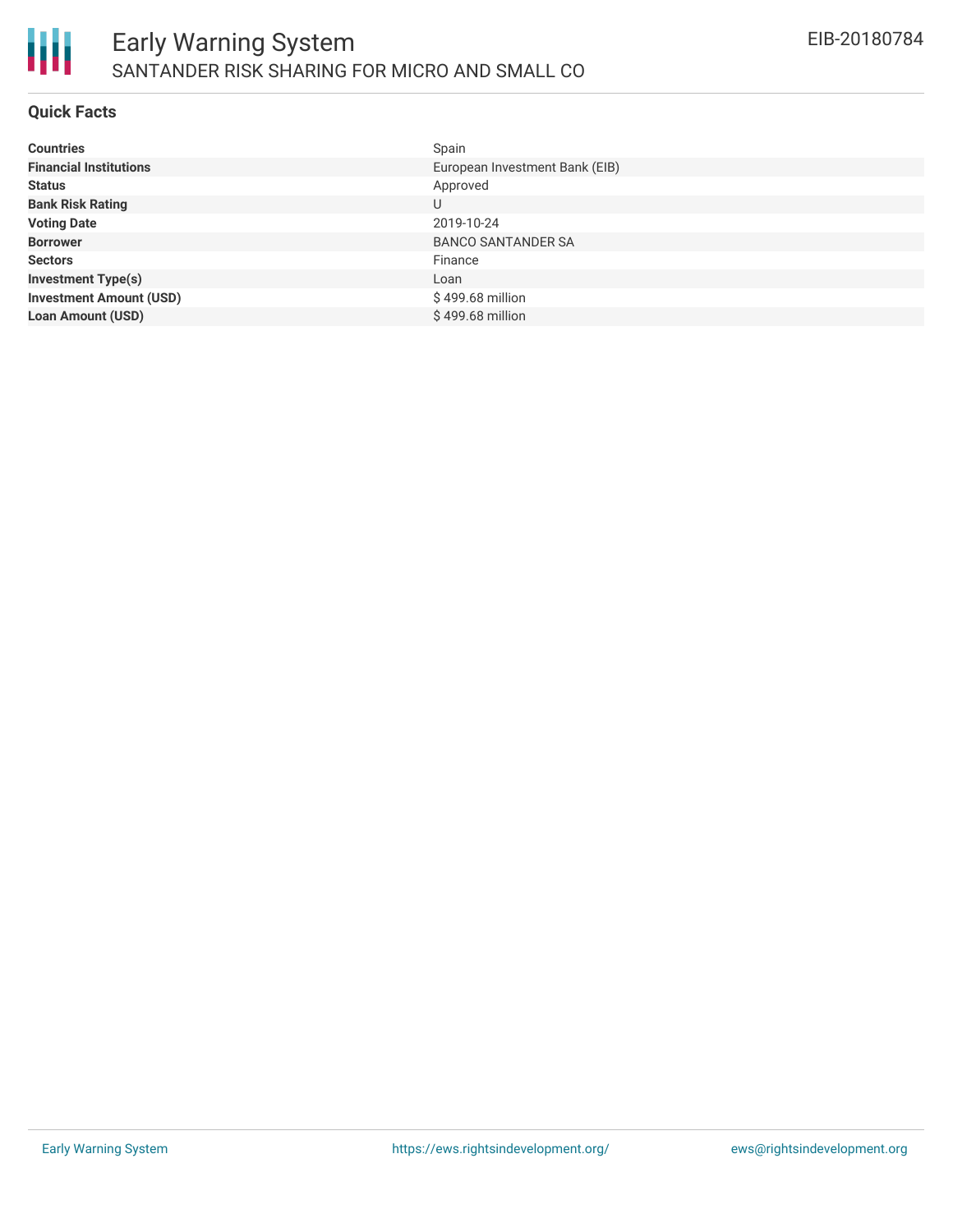

# **Project Description**

According to EIB website, the project is consist with de-linked, risk-sharing operation to support new lending in Spain for the benefit of self-employed individuals and micro companies. It will improve competitiveness and access to finance at favourable conditions for micro companies in Spain.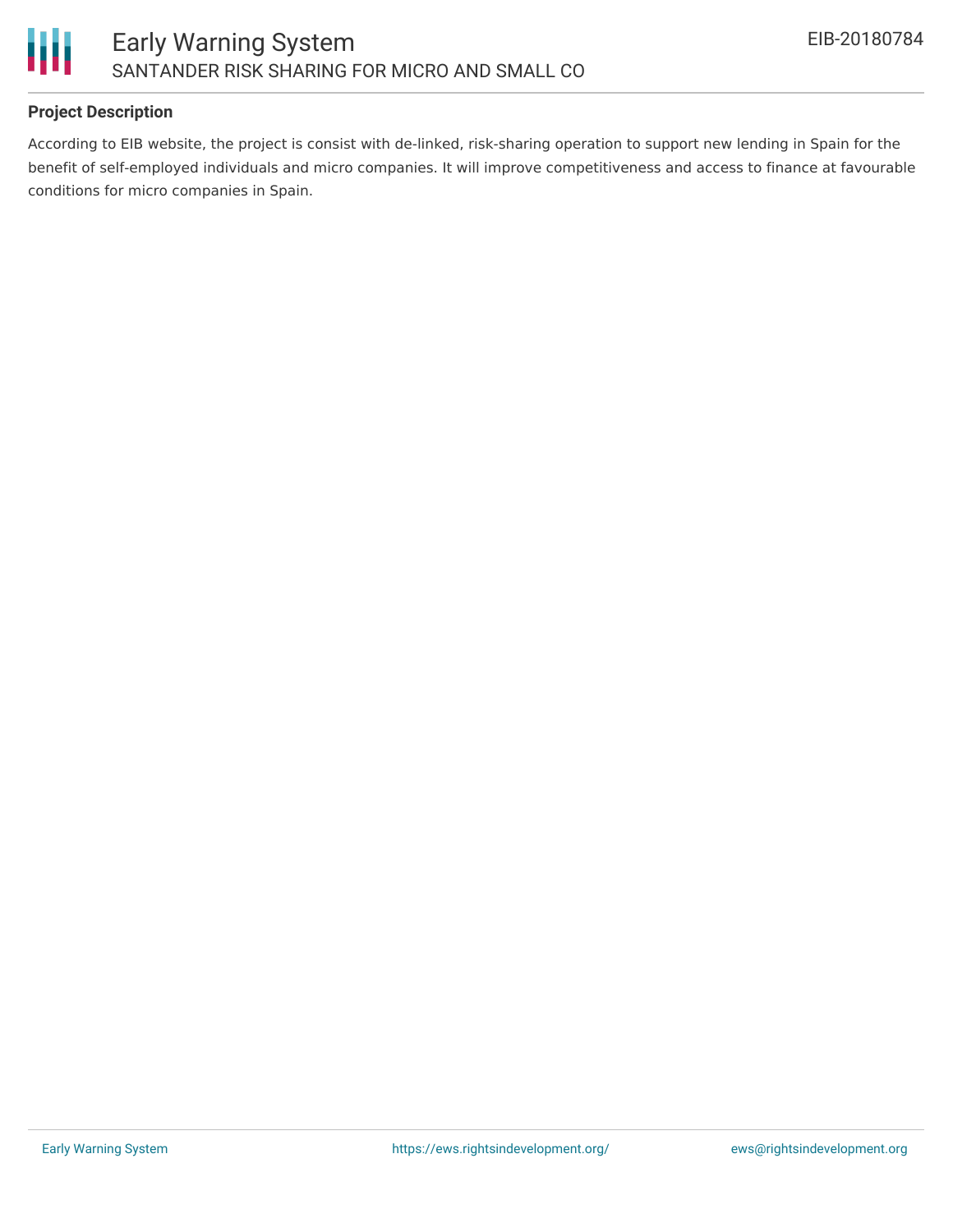#### **Investment Description**

European Investment Bank (EIB)

# **Financial Intermediary**

Financial Intermediary: A commercial bank or financial institution that receives funds from a development bank. A financial intermediary then lends these funds to their clients (private actors) in the form of loans, bonds, guarantees and equity shares. Financial intermediaries include insurance, pension and equity funds. The direct financial relationship is between the development bank and the financial intermediary.

Banco [Santander,](file:///actor/1281/) S.A. (Financial Intermediary)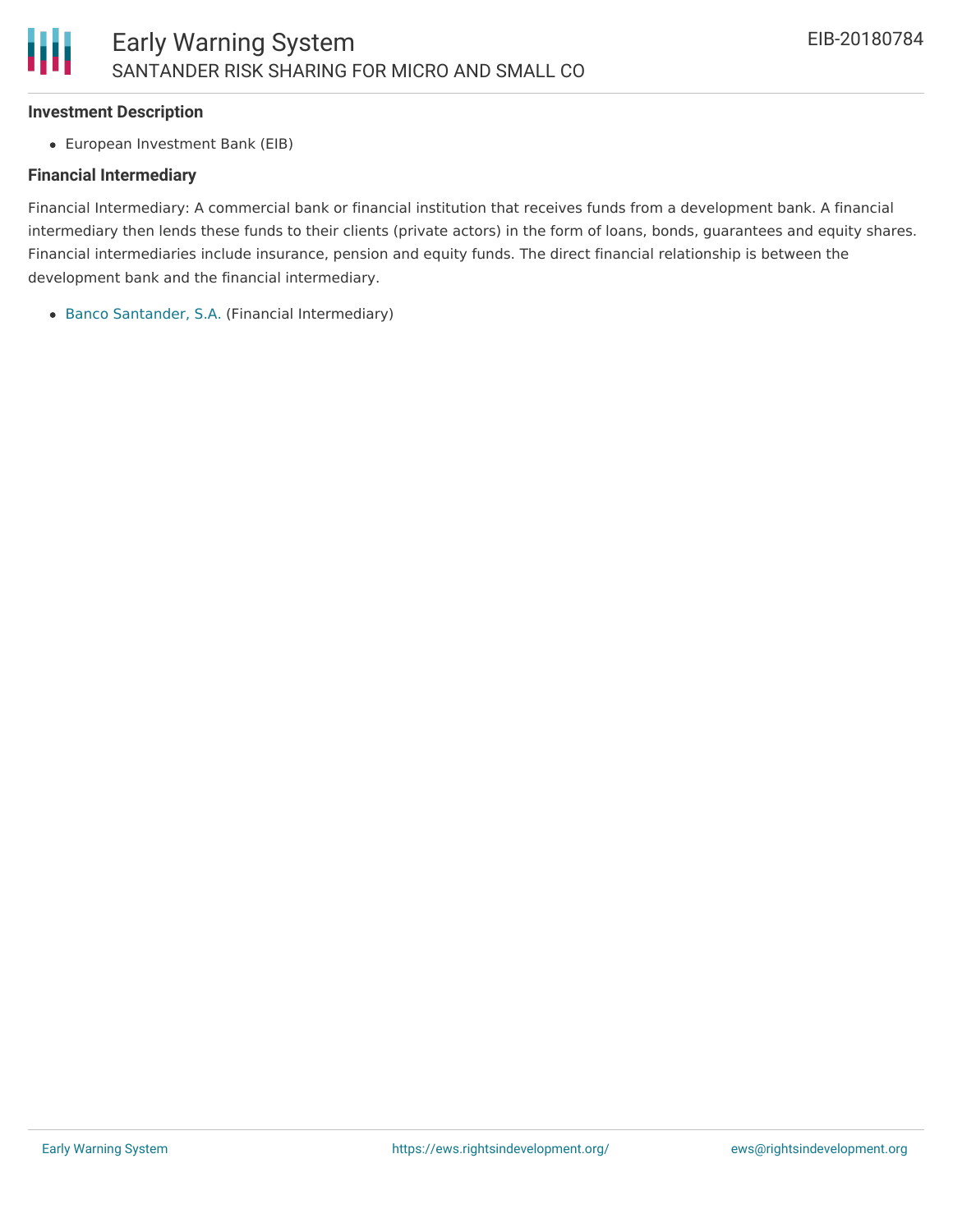# **Contact Information**

No contact information provided at the time of disclosure.

#### **ACCOUNTABILITY MECHANISM OF EIB**

The EIB Complaints Mechanism is designed to facilitate and handle complaints against the EIB by individuals, organizations or corporations affected by EIB activities. When exercising the right to lodge a complaint against the EIB, any member of the public has access to a two-tier procedure, one internal - the Complaints Mechanism Office - and one external - the European Ombudsman. A complaint can be lodged via a written communication addressed to the Secretary General of the EIB, via email to the dedicated email address complaints@eib.org, by completing the online complaint form available at the following address: http://www.eib.org/complaints/form, via fax or delivered directly to the EIB Complaints Mechanism Division, any EIB local representation office or any EIB staff. For further details, check:

http://www.eib.org/attachments/strategies/complaints\_mechanism\_policy\_en.pdf

When dissatisfied with a complaint to the EIB Complaints Mechanism, citizens can then turn towards the European Ombudsman. A memorandum of Understanding has been signed between the EIB and the European Ombudsman establishes that citizens (even outside of the EU if the Ombudsman finds their complaint justified) can turn towards the Ombudsman on issues related to 'maladministration' by the EIB. Note that before going to the Ombudsman, an attempt must be made to resolve the case by contacting the EIB. In addition, the complaint must be made within two years of the date when the facts on which your complaint is based became known to you. You can write to the Ombudsman in any of the languages of the European Union. Additional details, including filing requirements and complaint forms, are available at: http://www.ombudsman.europa.eu/atyourservice/interactiveguide.faces